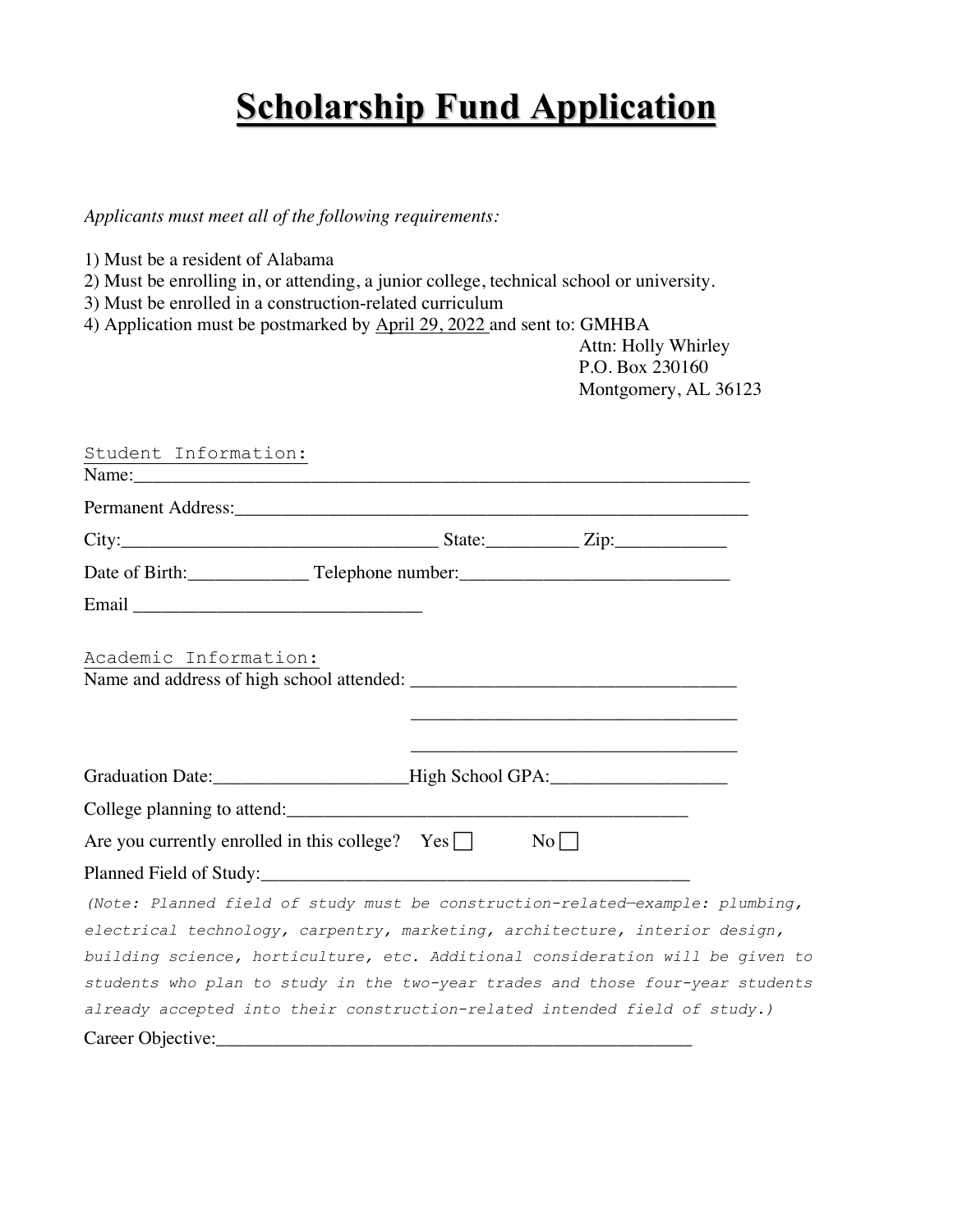## Family Information:

|                     |                    | Father: Living Deceased                                                                                                       |  |                    |                                                                                                      |
|---------------------|--------------------|-------------------------------------------------------------------------------------------------------------------------------|--|--------------------|------------------------------------------------------------------------------------------------------|
|                     |                    | Name:                                                                                                                         |  |                    |                                                                                                      |
|                     |                    |                                                                                                                               |  |                    |                                                                                                      |
|                     |                    |                                                                                                                               |  |                    |                                                                                                      |
|                     |                    |                                                                                                                               |  |                    |                                                                                                      |
|                     |                    | Mother: $\text{Living}$ Deceased                                                                                              |  |                    |                                                                                                      |
|                     |                    |                                                                                                                               |  |                    |                                                                                                      |
|                     |                    | City: State: Zip:                                                                                                             |  |                    |                                                                                                      |
|                     |                    |                                                                                                                               |  |                    |                                                                                                      |
|                     |                    | $\text{Spouse:}$ Living Deceased Not Applicable<br>Name:                                                                      |  |                    |                                                                                                      |
|                     |                    |                                                                                                                               |  |                    |                                                                                                      |
|                     | Asset Information: | Number of older brothers or sisters:<br>Number of younger brothers or sisters:<br>How many siblings currently attend college? |  |                    |                                                                                                      |
|                     |                    | How do you plan to finance your education? (Please explain)                                                                   |  |                    |                                                                                                      |
| $\exists$ Loans     |                    |                                                                                                                               |  |                    |                                                                                                      |
| $\Box$ Scholarships |                    |                                                                                                                               |  |                    |                                                                                                      |
|                     |                    |                                                                                                                               |  |                    | Family Contributions (including support from parents, step-parents, spouse, and other contributions) |
| <b>Job Earnings</b> |                    |                                                                                                                               |  |                    |                                                                                                      |
|                     |                    | Will you be employed while you are in school? Yes $\Box$                                                                      |  | $\overline{N_{0}}$ |                                                                                                      |
|                     |                    |                                                                                                                               |  |                    |                                                                                                      |
|                     | $Salary:$ $\S$     |                                                                                                                               |  |                    |                                                                                                      |
|                     |                    |                                                                                                                               |  |                    |                                                                                                      |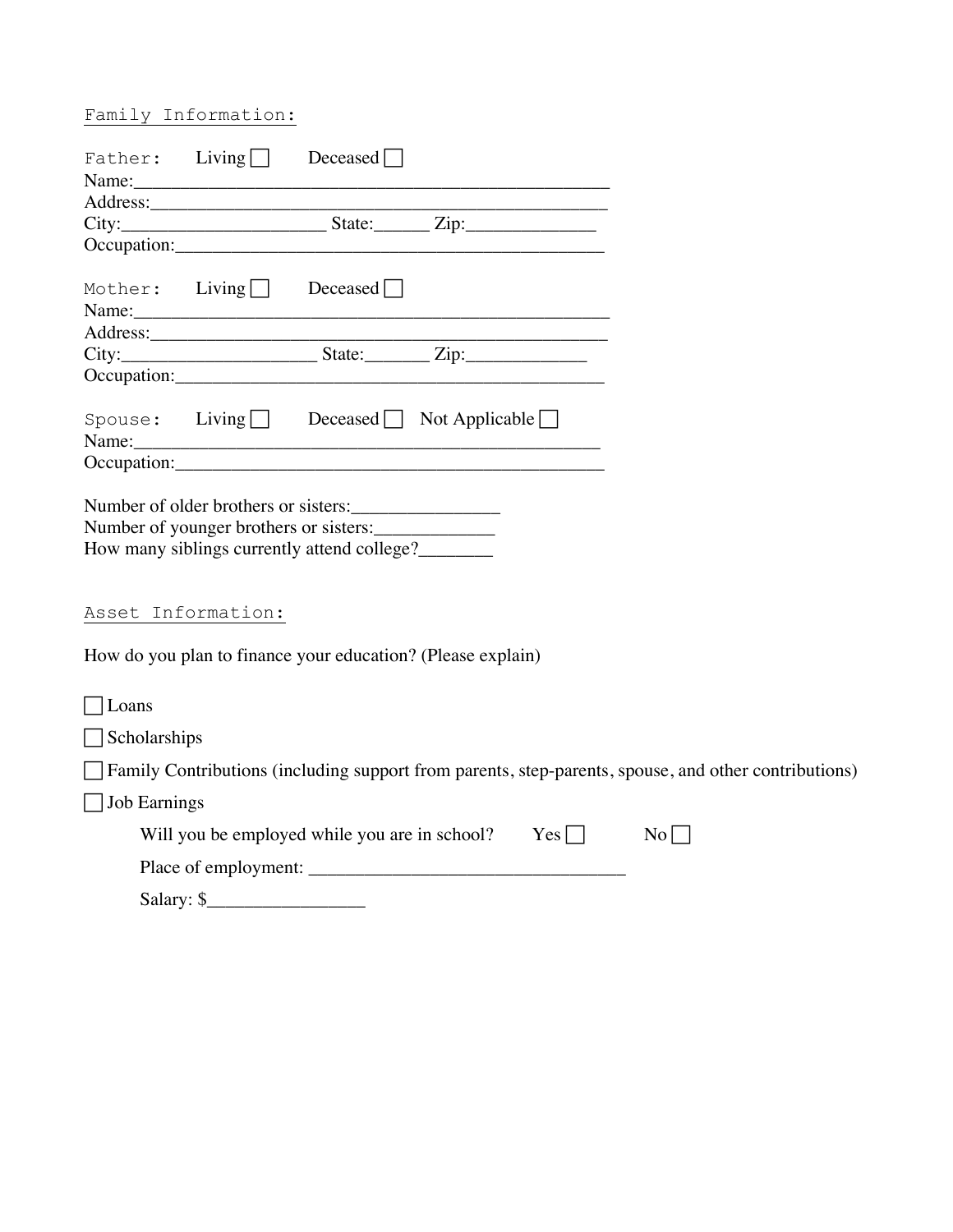Why do you feel you are deserving of a scholarship from the Greater Montgomery Home Builders Association?

| ,我们也不能在这里的时候,我们也不能会在这里,我们也不能会在这里,我们也不能会在这里的时候,我们也不能会在这里的时候,我们也不能会在这里的时候,我们也不能会在这里       |
|-----------------------------------------------------------------------------------------|
|                                                                                         |
|                                                                                         |
|                                                                                         |
|                                                                                         |
|                                                                                         |
|                                                                                         |
| Please list any school, community, or church activities in which you have participated. |
|                                                                                         |
|                                                                                         |
|                                                                                         |
|                                                                                         |
|                                                                                         |
| Is anyone in your family a member of a Home Builders Association? Yes<br>No             |
|                                                                                         |
|                                                                                         |
|                                                                                         |
| Which Home Builders Association are they a member of? __________________________        |
|                                                                                         |
| Are you sponsored by a GMHBA member? $Yes$<br>$No \Box$                                 |
|                                                                                         |
| Name of Member:<br><u> 1980 - Jan Barat, martin a</u>                                   |
| I have included:                                                                        |
|                                                                                         |
| High School Transcripts (9th-12th)                                                      |
| Minimum of two letters of recommendation                                                |
| Proof of Residency (example: copy of driver's license, copy of utility bill, etc.)      |
| Attach the following to complete the application:                                       |